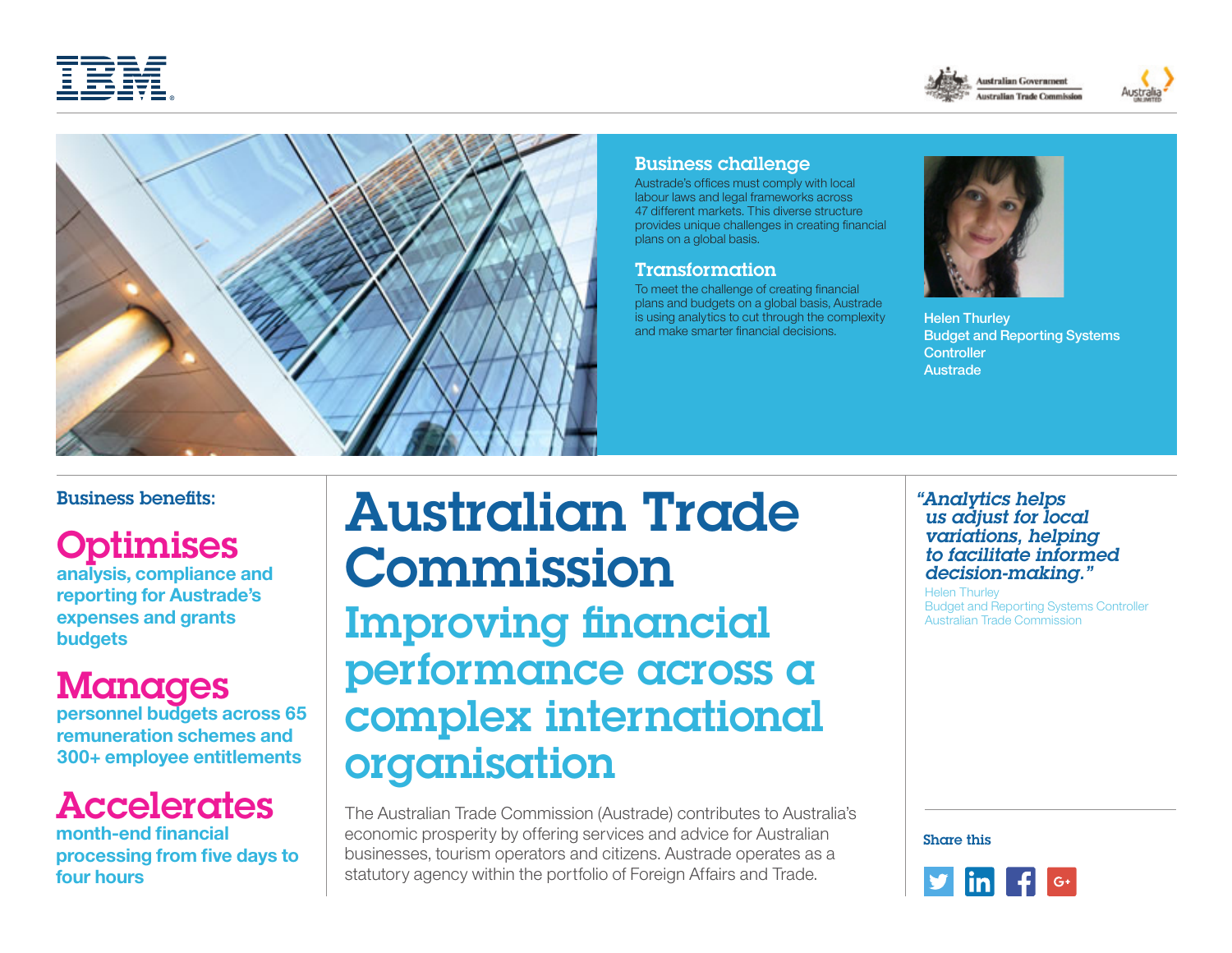## Ensuring costeffective global operations

As governments worldwide look to cut back on spending, downward pressure on budgets is placing increased emphasis on cost efficiency.

For government agencies that focus on international affairs such as trade or tourism, measuring productivity can be a tough challenge. With hundreds of offices in different countries around the world, how can these agencies develop financial plans that deliver maximum value for public money, while also complying with all the applicable local labour laws and legal frameworks?

The Australian Trade Commission (Austrade) needs to be able to operate globally in order to market the Australian economy to the wider world. At the same time, it needs to align these global operations with Australia's "Smaller Government" policies, which aim at increasing efficiencies and reducing costs across all areas of government.

To ensure cost-effective global operations, Austrade needs a robust budgeting and forecasting process to help it maintain tight control of costs. However, with a diverse workforce and operations across different markets, analysing and forecasting its financial position at the end of each month was a complex, time-consuming process.



## Identifying hidden cost drivers

Helen Thurley, Budget and Reporting Systems Controller at Austrade, explains: "Our financial resources are stretched more thinly than ever, and to continue to improve our services, it's vital to obtain the best value for every cent we spend.

"To achieve our goal, we aimed to drive efficiencies throughout the business. This meant measuring the performance of each of our local offices, and determining if they were meeting their targets. The challenge was that cost efficiency depends on a number of interrelated factors, which vary from country to country.

"In managing our property leasing and maintenance costs of approximately AUD25 million per annum, agreements are often written in local language in line with local contract law, using local currency rates. It is important to capture this information globally in a clear and consistent fashion, identifying critical dates and complying with audit requirements. We often have a small window of opportunity to re-negotiate leasing arrangements and we need to manage these negotiations in a timely manner.

"Remuneration and employment conditions also play an important role; for example, across a number of locations including China, Japan, Sri Lanka, Spain, Italy and Australia, employee entitlements will differ based on the individual's tenure. Variations such as these must be considered when we are generating our reports and forecasts. Our analytics solution takes into account each employee's increase in tenure over time to achieve greater accuracy in budgeting and forecasting.

"For instance, due to national, cultural, seasonal and school holidays, different countries have very different leave patterns. With such a diverse workforce across the globe, this can make it very difficult to tell whether an office is having difficulties, or whether it's just that a large number of people are on leave that month. In managing our leave liability of more than AUD30 million, cultural patterns in leave takings can have a big impact on whether a given office runs a surplus or a deficit in a given month."

In the past, Austrade relied on a manual, spreadsheet-based approach to analyse various costs. At the end of every month, the finance team was facing a considerable challenge to interpret data from multiple different source systems, using vastly different assumptions and methods.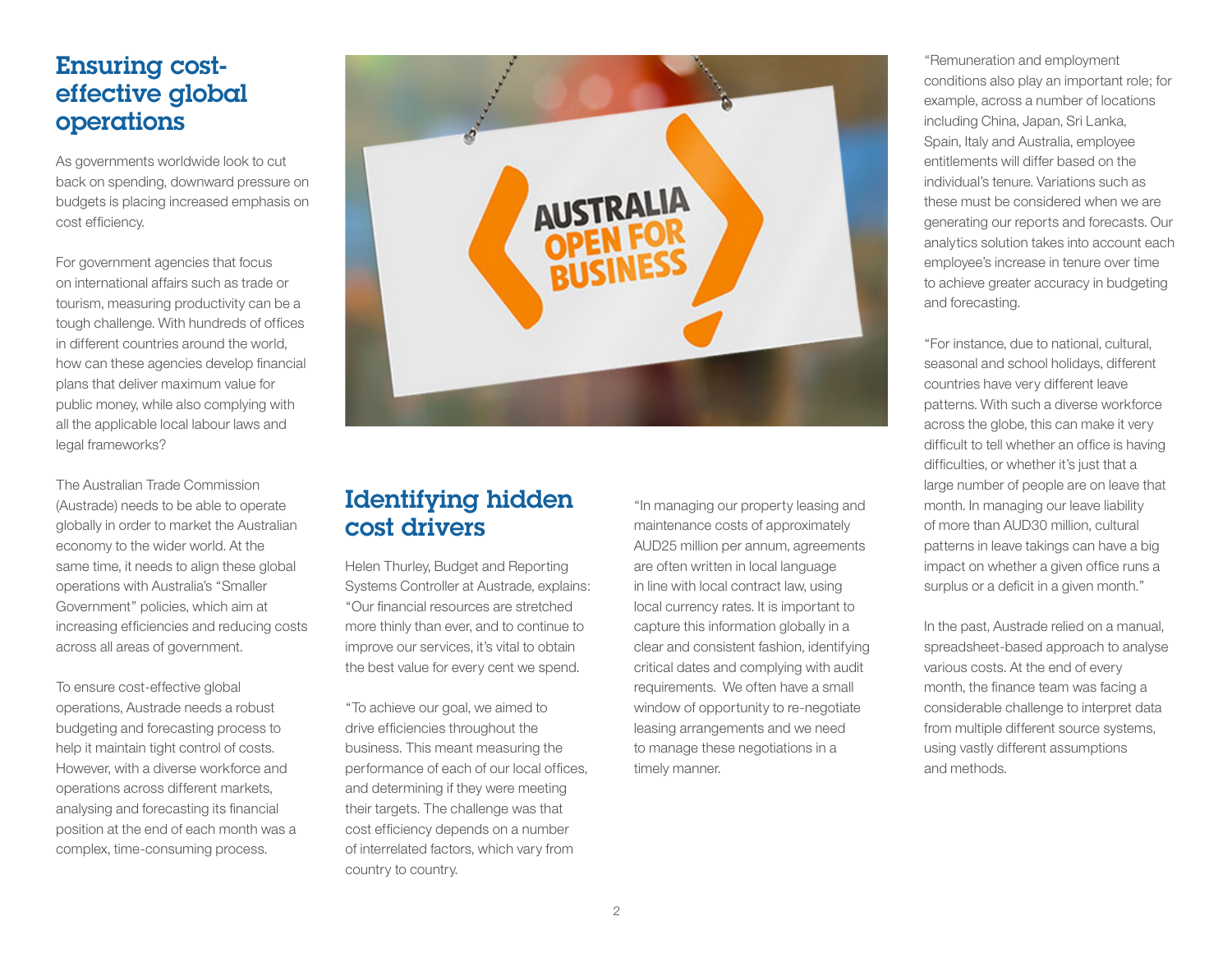"Because so many people were working in their own spreadsheets, there was no real standardisation or consensus on our methodology," Helen recalls. "The effect was multiple versions of the truth across the organisation, and a lack of trust in our month-end reports. To play our part in Australia's 'Smaller Government' initiative, we looked for a way to increase our efficiency and do more with less."

## Building a trusted reporting platform

To solve the challenge, Austrade decided to implement a comprehensive financial performance management solution based on IBM Analytics software.

"We wanted to create a single, consolidated view of our operations across the globe, which would make it easier to see where we stood at the end of every month," says Helen. "We wanted to start our transformation project as soon as we could, and we felt that IBM offered the mature analytics portfolio we needed to achieve that goal."

Within just three months, Austrade had created its first budgeting models in IBM® Cognos® TM1®. Over time, the solution was extended and enhanced to cover more of the complexity of its international operations, such as currency conversion, employee remuneration and lease management.



Recently, Austrade has also taken its first steps into predictive analytics, using IBM SPSS® Modeler to predict patterns in annual leave.

Helen comments: "The predictive analytics capabilities of the solution are particularly valuable. Predicting when employees working in different countries are likely to be taking time off allows us to adjust our forecasts to give a much more accurate picture of each office's likely performance throughout the year."

## Making savings and boosting services

Austrade has now achieved its aim of building a single, accurate and trusted view of productivity across the organisation—making it simple to identify and unlock cost-efficiencies.

"Our single version of the truth is especially important when it comes to managing operational costs such as property leases," explains Helen. "We have built an application to analyse each lease in terms of cost, renewal date and other requirements, such as whether the

floorspace is appropriate for the number of people who are working there. We now have a reliable system to receive timely alerts about critical dates, and we can manage the timing of refurbishment projects across our portfolio of more than 240 leased properties, comprising offices, residences and storage facilities. We can also easily meet the strict audit and reporting requirements related to this data.

"We can also manage capital projects effectively by modelling the hours and costs incurred in each phase of a project. We can drill down into the detail and make better-informed decisions to achieve our outcomes."

"For example, analytics helps us track metrics such as tenure much more accurately, even as contractors move from one role to another. With this visibility over our long-term skills requirements, we can manage recruitment when it makes sense to do so, and gain insight into our contractor costs."